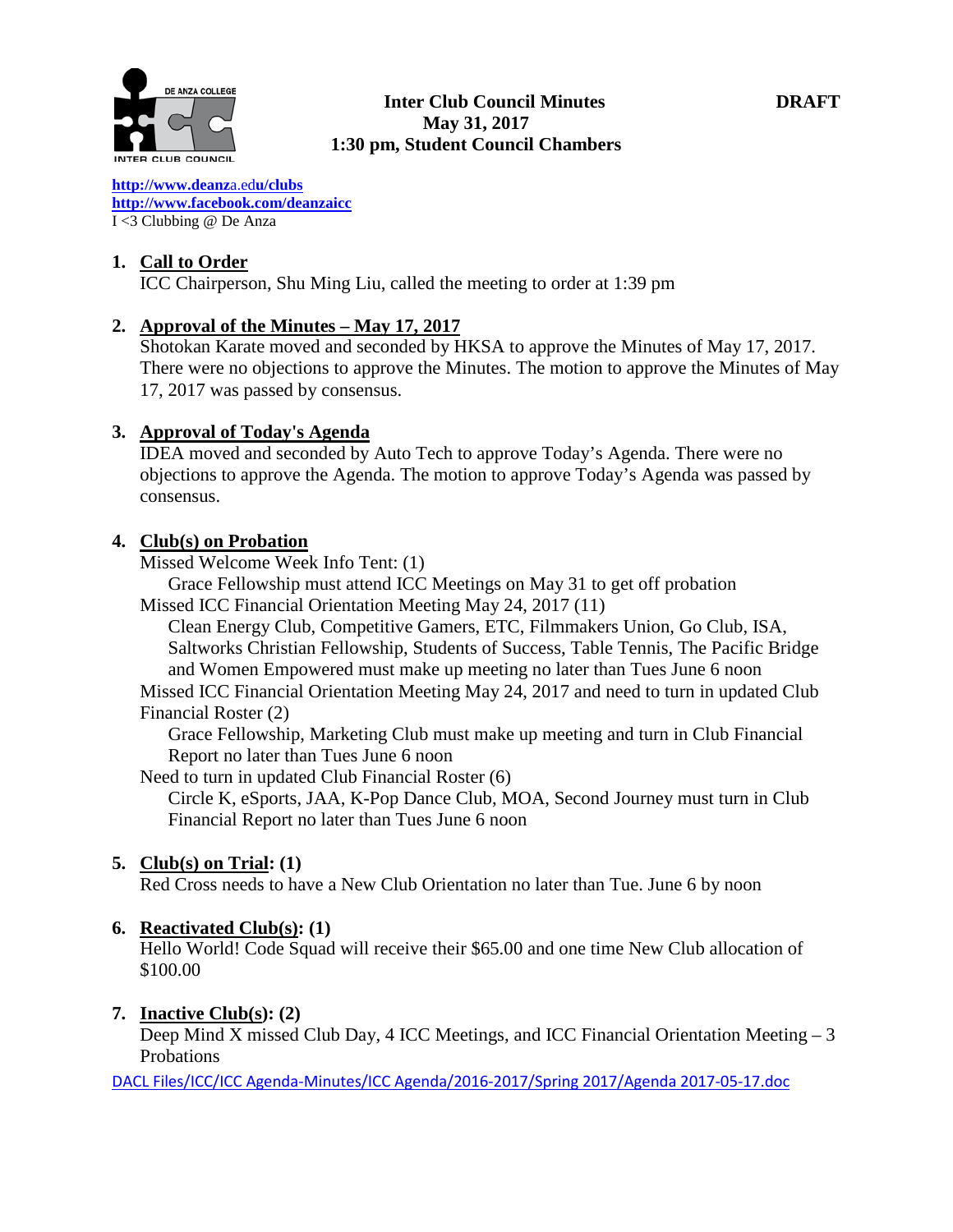Desi Student Association (DSA) requested to be inactive to La Donna by email

## **8. Number of Active Clubs: (60)**

#### **9. Calendars**

# **9.1 ICC/Club Calendar of Events as of 5/30/17**

 Information is from the Event Planning Request Form (**New Information in Bold**/ \* Money collected)

**Jun.2 Singing Contest 1<sup>st</sup> & 2<sup>nd</sup> round hosted by HKSA – 2:00 pm – 6:00 pm – MCC17**

#### **9.2 DASB Calendar of Events as of 5/30/17**

Information is from the Event Planning Request Form (**New Information in Bold**/ \* Money collected)

# **June 2 Dodgeball Tournament hosted by DASB Diversity & Events – 2:00 pm – 9:00**

**pm – PE2**

#### **10. Club Constitution(s) Updated: (1)**

De Anza's Political Revolution made changes to their constitution that were reviewed by ICC Chairs at ICC Agenda Meeting on May 22.

#### **11. ICC/Club Account Balance Status as of 5/30/17 (New Information in Bold)**

| Club/ICC Allocation Account            | (#41-54730)      | \$3,414.66  |
|----------------------------------------|------------------|-------------|
| <b>ICC Allocation-New Club Account</b> | $(#41-54720)$    | 300.00      |
| <b>ICC Events Award Account</b>        | $(\#41 - 54600)$ | \$4,250.00  |
| <b>ICC</b> Capital                     | $(#44-4290)$     | \$5,530.45  |
| <b>ICC</b> Inactive Hold               | $(#44-4300)$     | \$9,344.45  |
| <b>ICC Scholarship Account</b>         | $(#44-4310)$     | \$15,790.51 |
| ICC                                    | $(#44-4320)$     | \$2,601.19  |
|                                        |                  |             |

#### **12. Business**

#### **12.1 Concession Bid for July 1st \_**

No Concession Bid from clubs were submitted for July 1<sup>st</sup>.

# **12.2 ICC Code Proposed Changes**

HKSA moved and seconded by PISO to approve the following proposed ICC Code changes. There was a discussion to this change. There were no objections to approve the motion. The motion to approve the ICC Code changes were passed by consensus.

#### ARTICLE II. MEMBERSHIP AND DUTIES

Section 1. ICC Officers

E. ICC Officers Attendance & Duties

4 points each Club Day, Spring Carnival, **ICC Scholarship Concession Stand** ICC Emergency Relief Concessions Stand, Fall Dance.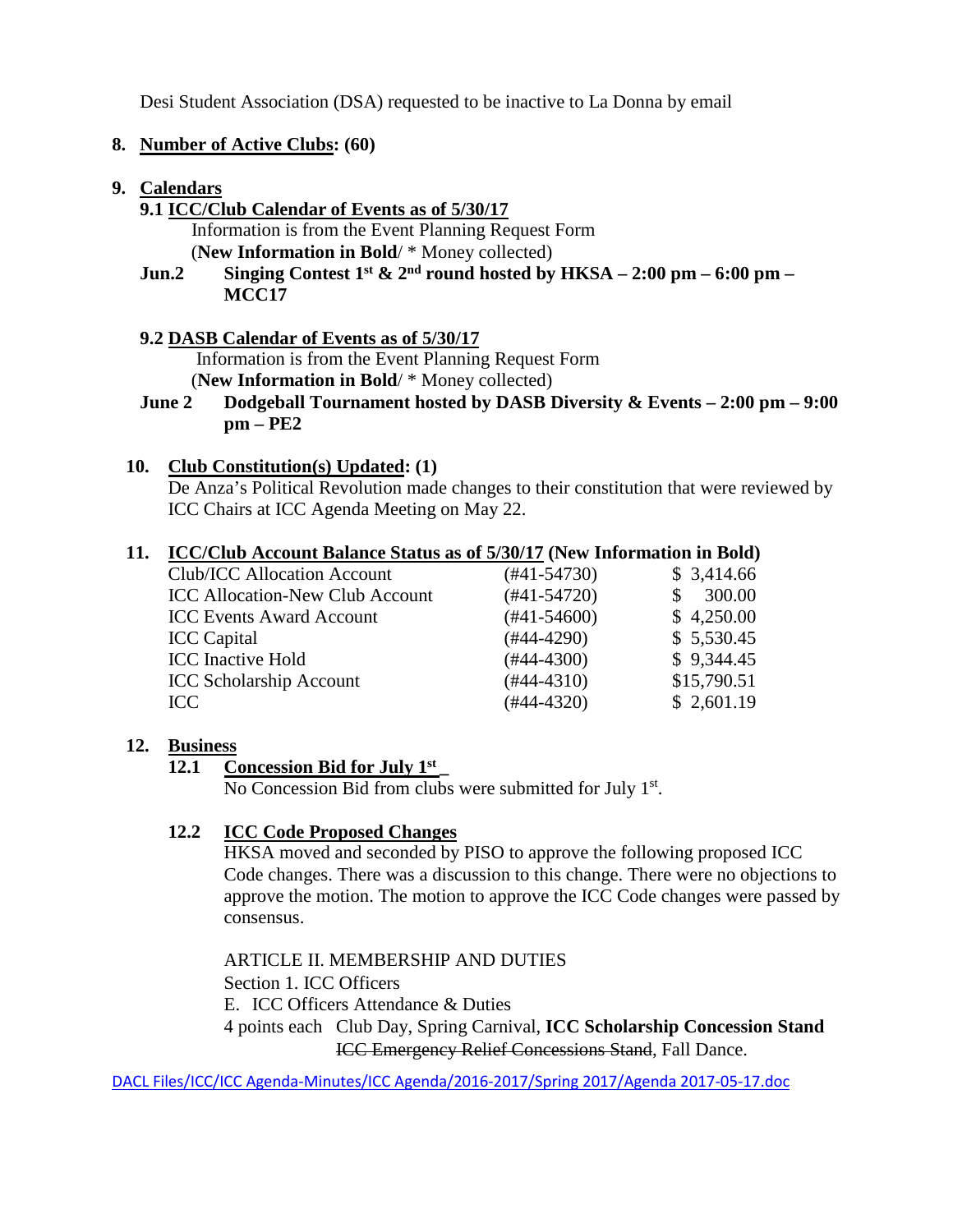# Section 3. Club

- B. Duties and Responsibilities
	- 1. Have a current Club **Financial** Officer Roster on file in the Student Accounts Office.
- 8. Participate in all Club Days during the designated time.

f. There will be a \$25 fine for any club that fails to clean up its area at Club Day or failed to show up for a performance slot, that will go to the ICC **#44-4320** Emergency Relief Fund.

#### ARTICLE VII. MUTUAL RESPECT

I. Any violations of Article **VII** VI may lead to club probation or inactive status (see Article X, Section 1 and 2).

#### ARTICLE VIII. ELECTIONS

Section 1. ICC Officers

- A. Term of office
	- The ICC Officers shall serve for one year during the **ninth (9th)** tenth  $(10<sup>th</sup>)$  week of Winter Quarter and ending the **ninth**  $(9<sup>th</sup>)$  tenth  $(10<sup>th</sup>)$ week of Winter Quarter the following year.
- B. Election Process
	- 1. The election of the ICC Officers shall be held during the **Fifth (5th) Sixth (6<sup>th</sup>) Seventh (7<sup>th</sup>) Sixth (6<sup>th</sup>) Seventh (7<sup>th</sup>), and Eighth (8<sup>th</sup>)** Week if needed in the Winter Quarter. Applications for position shall be due no later than the Fifth (5<sup>th</sup>) Sixth (6<sup>th</sup>) Monday of the Winter quarter by 4:00 pm for the Office of College Life to confirm the eligibility of the candidates.
	- **2. An ICC Officer candidate may not be running for a DASB Senate or Student Trustee at the same time**
	- **3.** 2. In the event that there are no candidates for an ICC officer then it will be extended for two weeks after original deadline.
	- **4.** 3. ICC Officers shall be elected by a quorum vote of active ICC Representatives present at that ICC Meeting. In the event that there are three (3) or more candidates and no one person receives a quorum of votes then the top two (2) candidates will participate in a run-off election. New officers will be sworn in upon completion of elections at the **ninth** ( $9<sup>th</sup>$ ) tenth  $(10<sup>th</sup>)$  week of the Winter Quarter.
- C. Vacancies
	- 1. In the event that any officer resigns or is removed from office, then an election will be held as soon as possible. If a vacancy occurs after the  $5<sup>th</sup> 6<sup>th</sup>$  week in the fall quarter or during the winter quarter then the ICC position may not be filled.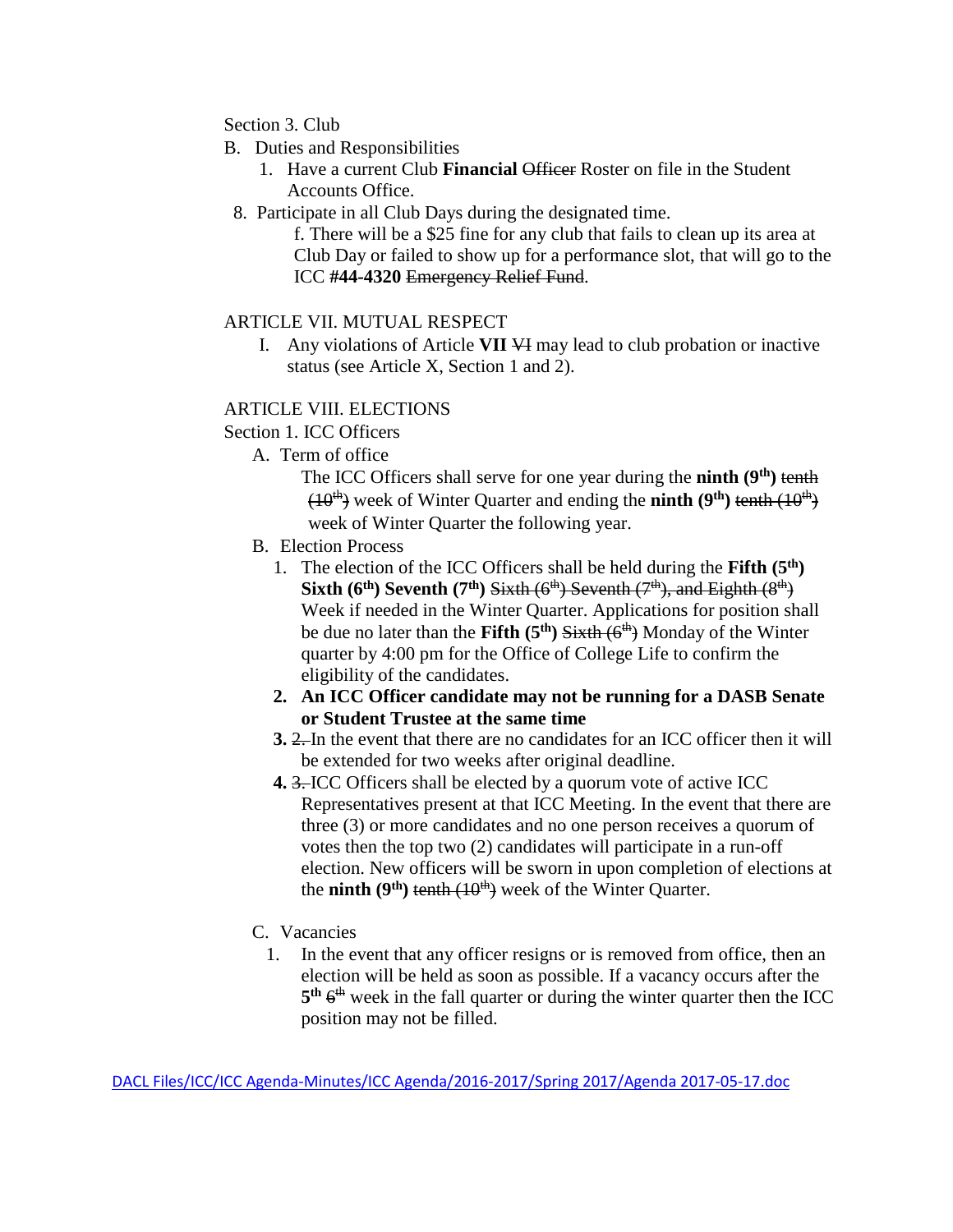## ARTICLE XI. CLUB PROBATION

Section 2. Inactive Status

 E. The ICC shall freeze the account of a club made inactive. The funds will revert to the ICC Scholarship account #44-4310 (75%) and ICC Emergency Relief (25%) if the club remains inactive for a period of one calendar year from the date that club was made inactive. Under no circumstances will the funds be returned.

# ARTICLE XII. FINANCES AND EQUIPMENT

## Section 3. Posting

B. If there is a violation within the academic year a \$25 fine will be deducted from the club going to the ICC **#44-4320** Emergency Relief fund.

1.If the club has less than \$25 left in their account to pay off their ICC **#44-4320** Emergency Relief Fine, then the ICC Officers will determine what community services the club must do instead of the fine.

# **12.3 De Anza College Inter Club Council Club Roster/Financial Report**

ICC Advisor/Officers reminded clubs to turn in Club Roster/Financial Report for club officers for 2017-2018.

Please note: Club Officers of 2016-2017 are not able to attend make up Financial Meeting.

# **12.4 Club Constitution Update Process**

ICC Advisor/Officers explained club constitution update procedures to club representatives. In order to update constitution, clubs must bring club meeting minutes which approved changes to the constitution and a new copy of constitution to the ICC Agenda Meeting on Mondays  $1:30 \text{ pm} - 2:20 \text{ pm}$  which ICC Officers will be reviewing it.

# **12.5 Welcome Week Fall 2017**

Welcome Week is the first four days of each quarter when the clubs staff the Welcome Week Tent in front of the Fountain in Main Quad for one hour giving directions, campus maps/Club Handouts to De Anza students. Please sign up at the ICC meetings or at the bulletin board of Office of College Life. Fall 2017 Welcome Week will be held on September 25-28 Deadline Friday June 23, 2017

# **12.6 ICC Club Financial Meeting Quiz Drawing 2@\$25**

PISO, IDEA, UNICEF, JAA, HKSA, K-Pop Dance Club, ISV, KSA and ETC got perfect score on ICC Club Financial Meeting. A drawing was held, congratulations to HKSA and PISO for winning 2@\$25 drawing.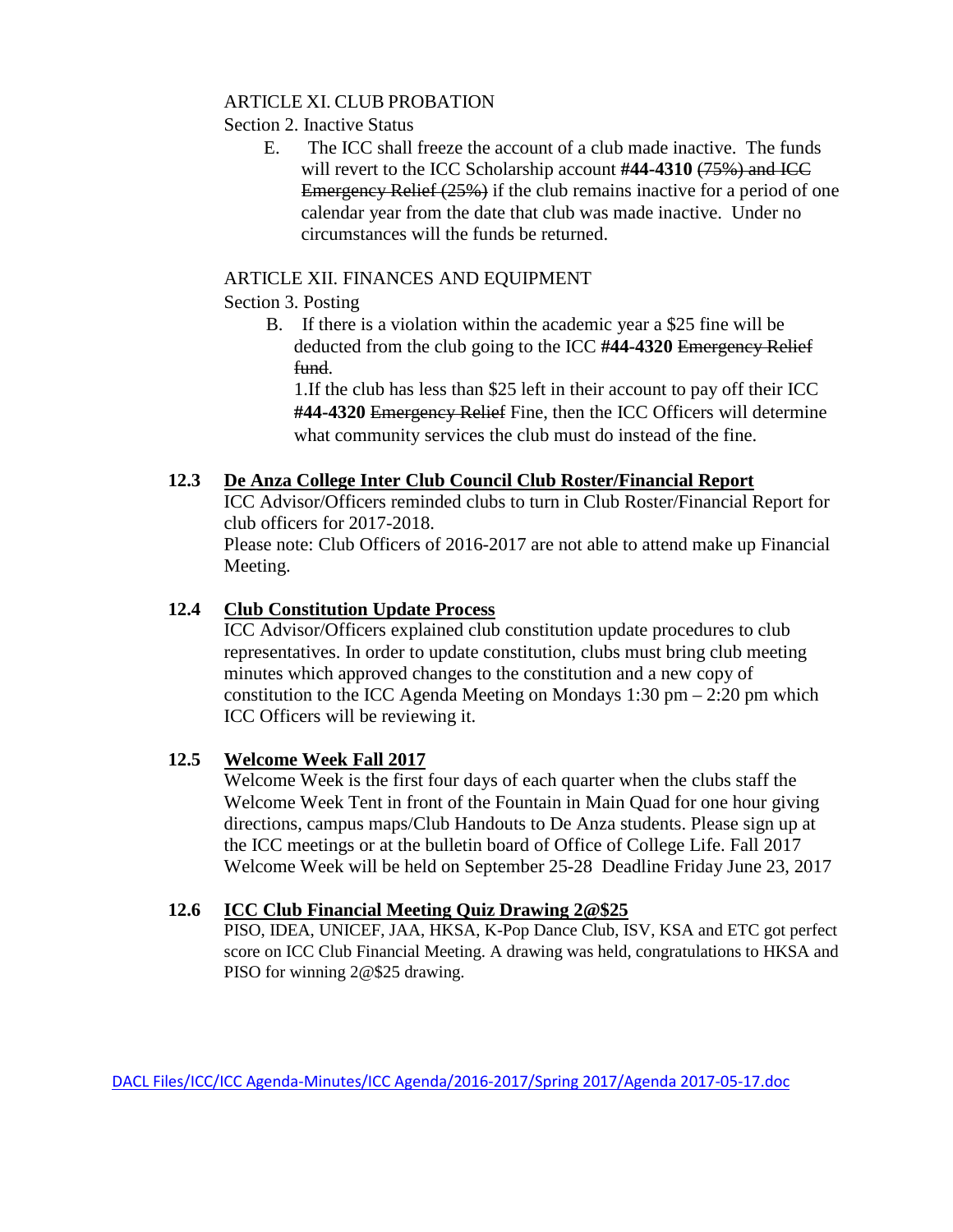# **13. Reports**

# **ICC Chairperson: Shu Ming Liu**

1. Thank you for attending the Financial Orientation. Please note that June 5th is the deadline for submitting budget requests that pertain to the next quarters.

# **ICC Chair of Finance: Kerry Harris**

- 1. Good Job everyone at the financial orientation, if you have any questions feel free to send me an email or swing by my office hours.
- 2. I will transfer \$75.00 from Explorers' Nest #41-54354-5745 to ICC club allocation #41-54730
- 3. Last ICC Agenda Meeting Monday June  $5<sup>th</sup> 1:30$  pm  $2:25$  pm to request funds for Spring 2017 or Summer/Fall 2017. Otherwise, October  $2<sup>nd</sup>$  will be the first ICC Agenda Meeting in Fall 2017

# **ICC Chair of Programs: Roxane Leung**

1. Clubs that are participating in the Aug and Sept flea market should set up an orientation with me next week

# **ICC Chair of Marketing: Mevani Gotama**

- 1. For the Spring Finale, I need you guys to submit your club member photo with "I LOVE CLUBBING" or just any photos from your club event this quarter. Please email all of the photos to me to get a chance of \$50 drawing.
- 2. Follow our facebook @DEANZAICC

# **DASB Liaison: Ruby Khan Khan & Hayman C.Wong**

- 1. join our Dodgeball tournament on June 2,
	- 2:00 pm 7:00 pm PE2

# **ICC Advisor: La Donna Yumori-Kaku**

- 1. Clubs on Probation for missing ICC Financial Orientation Meeting on May 26 : Please have the NEW Club President or Vice President or Treasurer who will be here in the Fall, 2017 must make up the meeting with an ICC Officer or the ICC Adviser. Sign up on the ICC Office door. It is okay to have more then 1 Club sign up for appointment. Must be done by Tuesday June 6 by 4:0 pm.
- 2. Club Meetings for the Fall, 2017: Please turn in the Meeting Room Request and Dining Room Info Table Request Form (Light purple form) as soon as possible. Requests are processed in the order received.
- 3. Clubs getting in contact with other clubs:
	- A) Send an email to me and I will forward it to the club.
	- B) Put a note in their Club mailbox in the Club Room.
	- C) Go to their Club Meeting.
	- D) See the ICC Rep at the ICC Meeting
	- E) Contact their Club Advisor by email or staff mailbox.
- 4. De Anza Graduation Volunteers Needed Friday June 30, 5:00 pm 7:00 pm, Sign up on clipboard at ICC Meeting or at the Office of College Life (on the Bulletin Board)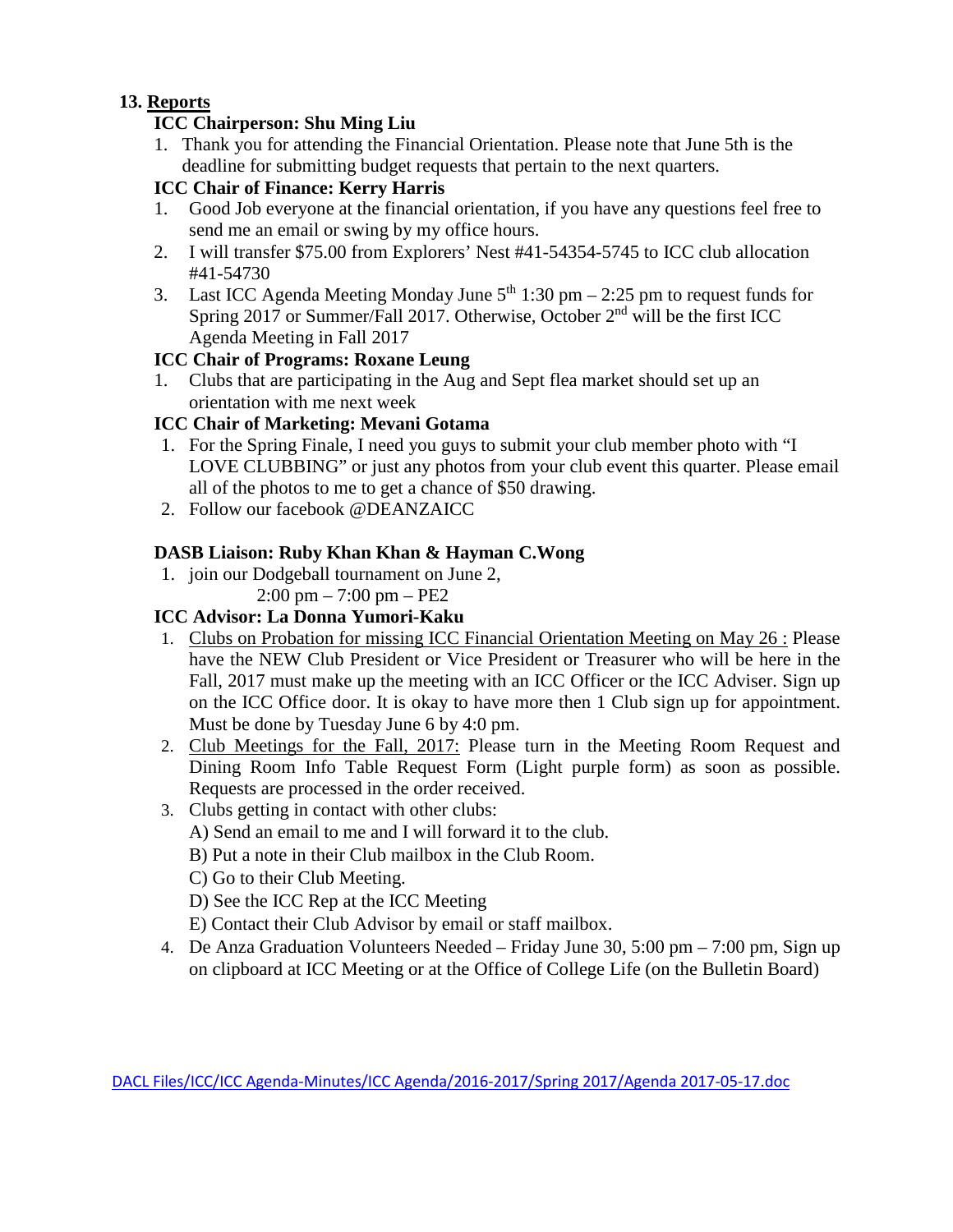# **15. Roll Call**

|                                                             | <b>Present</b>            | Absent | <b>Probation</b><br><b>Present</b> | <b>Probation</b><br><b>Absent</b> |
|-------------------------------------------------------------|---------------------------|--------|------------------------------------|-----------------------------------|
| <b>4 Elements Hip Hop Club</b>                              | X                         |        |                                    |                                   |
| <b>Anime Club</b>                                           | X                         |        |                                    |                                   |
| <b>Auto Technology</b>                                      | $\boldsymbol{\mathsf{x}}$ |        |                                    |                                   |
| <b>Badminton Club</b>                                       | X                         |        |                                    |                                   |
| <b>Cheer and Dance Team</b>                                 | X                         |        |                                    |                                   |
| <b>Chemistry Club</b>                                       | X                         |        |                                    |                                   |
| <b>Chinese Student &amp; Scholars Association</b><br>(CSSA) | X                         |        |                                    |                                   |
| <b>Circle K</b>                                             |                           |        | X                                  |                                   |
| <b>Clean Energy Club</b>                                    |                           |        |                                    | X                                 |
| <b>Competitive Gamers Club</b>                              |                           |        |                                    | X                                 |
| <b>Cyber Security Club</b>                                  | X                         |        |                                    |                                   |
| <b>DECA</b>                                                 | $\overline{\mathbf{x}}$   |        |                                    |                                   |
| <b>Developers' Guild</b>                                    | X                         |        |                                    |                                   |
| <b>Engineering Technology Club (ETC)</b>                    |                           |        | X                                  |                                   |
| eSports                                                     |                           |        | X                                  |                                   |
| <b>Ethical International Career Planning</b>                |                           | X      |                                    |                                   |
| <b>Explorers' Nest</b>                                      | X                         |        |                                    |                                   |
| Fellowship of Overseas Students (FOS)                       | X                         |        |                                    |                                   |
| <b>Filmmakers Union</b>                                     |                           |        | $\overline{\mathsf{x}}$            |                                   |
| G.R.A.N.D                                                   |                           | X      |                                    |                                   |
| <b>Go Club</b>                                              |                           |        |                                    | X                                 |
| <b>Grace Fellowship</b>                                     |                           |        |                                    | X                                 |
| <b>Hello World! Code Squad</b>                              | X                         |        |                                    |                                   |
| <b>Hong Kong Student Association (HKSA)</b>                 | $\overline{\mathbf{X}}$   |        |                                    |                                   |
| <b>IDEA</b>                                                 | X                         |        |                                    |                                   |
| <b>International Student Volunteers (ISV)</b>               | $\overline{\mathbf{X}}$   |        |                                    |                                   |
| InterVarsity Christian Fellowship at De Anza                | $\overline{\mathbf{x}}$   |        |                                    |                                   |
| <b>Iranian Student Association (ISA)</b>                    |                           |        | X                                  |                                   |
| Japanese and American Association (JAA)                     |                           |        | χ                                  |                                   |
| <b>K-Pop Dance Club</b>                                     |                           |        | $\overline{\mathbf{X}}$            |                                   |
| <b>Koala Tree</b>                                           |                           | X      |                                    |                                   |
| <b>Korean Student Association (KSA)</b>                     | X                         |        |                                    |                                   |
| M.E.Ch.A                                                    | X                         |        |                                    |                                   |
| <b>Marketing Club</b>                                       |                           |        | X                                  |                                   |
| <b>Math Club</b>                                            | X                         |        |                                    |                                   |
| <b>Medical Outreach Association (MOA)</b>                   |                           |        | X                                  |                                   |
| <b>Muslim Student Association (MSA)</b>                     |                           | X      |                                    |                                   |
| <b>NAMI-DA</b>                                              | X                         |        |                                    |                                   |
| <b>Outdoor Club</b>                                         | X                         |        |                                    |                                   |
| Permias Indonesian Student Organization<br>(PISO)           | X                         |        |                                    |                                   |
| <b>De Anza's Political Revolution</b>                       |                           | X      |                                    |                                   |
| <b>Pop Music Club</b>                                       | X                         |        |                                    |                                   |